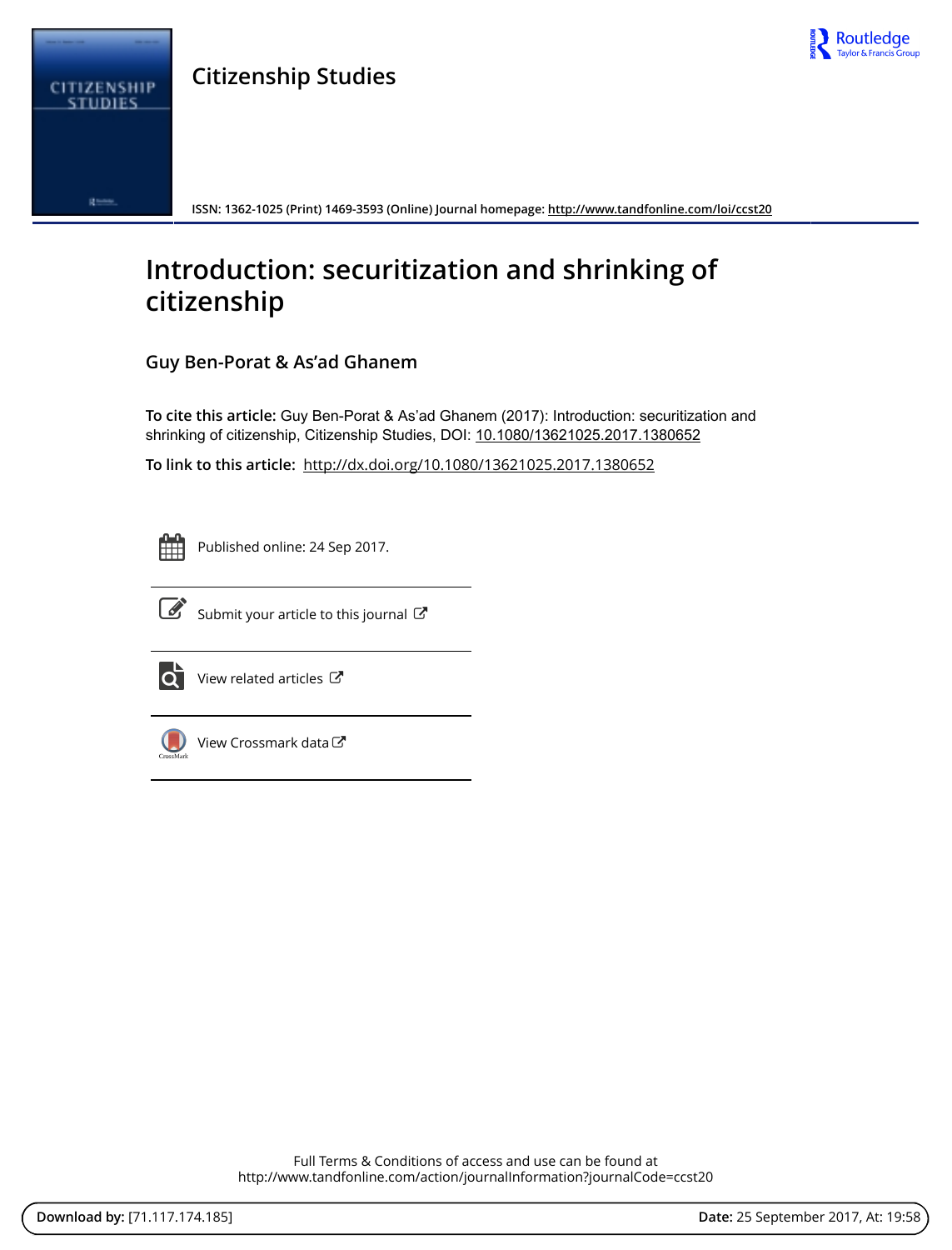

Check for updates

## **Introduction: securitization and shrinking of citizenship**

Guy Ben-Por[a](#page-1-0)t<sup>a</sup> and As'ad Ghanem<sup>b</sup>

<span id="page-1-1"></span><span id="page-1-0"></span><sup>a</sup>Department of Politics and Government, Ben-Gurion University, Beer-Sheva, Israel; <sup>b</sup>School of Political Science, University of Haifa, Haifa, Israel

### **ARSTRACT**

The Arab Spring provides for a comparative study and debate on Citizenship, its expansion, and shrinkage. Ironically, the demands for citizenship in the Middle East have risen in a period when the model of liberal citizenship in established democracies appears to be in crisis. The grim results of the Arab Spring had influences beyond the region as instability, militant Islam, and civil wars drove many to seek refuge in Europe and underscored new debates on citizenship and belonging, often questioning the European liberal creed of citizenship, a model for some of the protestors in the Middle East. Right wing parties across the continent gained popularity by demanding to restore or instill an ethno-national citizenship regime. Securitization, a discourse that emphasizes 'danger' to the stability and public order of society, led governments to undertake steps to stave off potential challenges to their control of the state and hegemony over the public sphere and restrict citizenship access and rights. Thus, across the Middle East and Europe, a new phenomenon that we label the 'Shrinking nature of Citizenship', the decline and reduction of the rights of certain segments of society, has taken place, in different forms and with different oppositions.

#### **ARTICLE HISTORY**

Received 11 December 2016 Accepted 29 August 2017

#### **KEYWORDS**

Securitization; shrinking citizenship; Arab spring; immigration; fundamentalism

The series of protests and uprisings in 2011, soon known as the Arab Spring, challenged and undermined political regimes in the Middle East with popular demands for democratization and citizenship rights. From Sidi Bouzud in the center of Tunisia, protests spread to Egypt, Libya, Syria, and the Gulf States and inspired protests elsewhere in the world. In the Arab world, the protests against governments in demand for political, civic, and economic rights have seemed to echo the familiar model of citizenship and raised hopes and optimism in the Middle East and elsewhere. The Arab Spring is a global event not only because of the influence of global technology and discourse used by the protestors, but also because its impact and influence stretched beyond the confines of the Arab world. Across the Arab world, demands for democracy echoed 'western' concepts of citizenship and rights. Even the term 'Arab Spring' itself recalled earlier European historic moments, the 1848 European 'Spring of Nations' and the 1968 'Prague Spring'. Ironically, the demands for citizenship in the Middle East have risen in a period when the model of liberal citizenship in established democracies appears to be in crisis. Inspiration and influences, consequently, were not one

© 2017 Informa UK Limited, trading as Taylor & Francis Group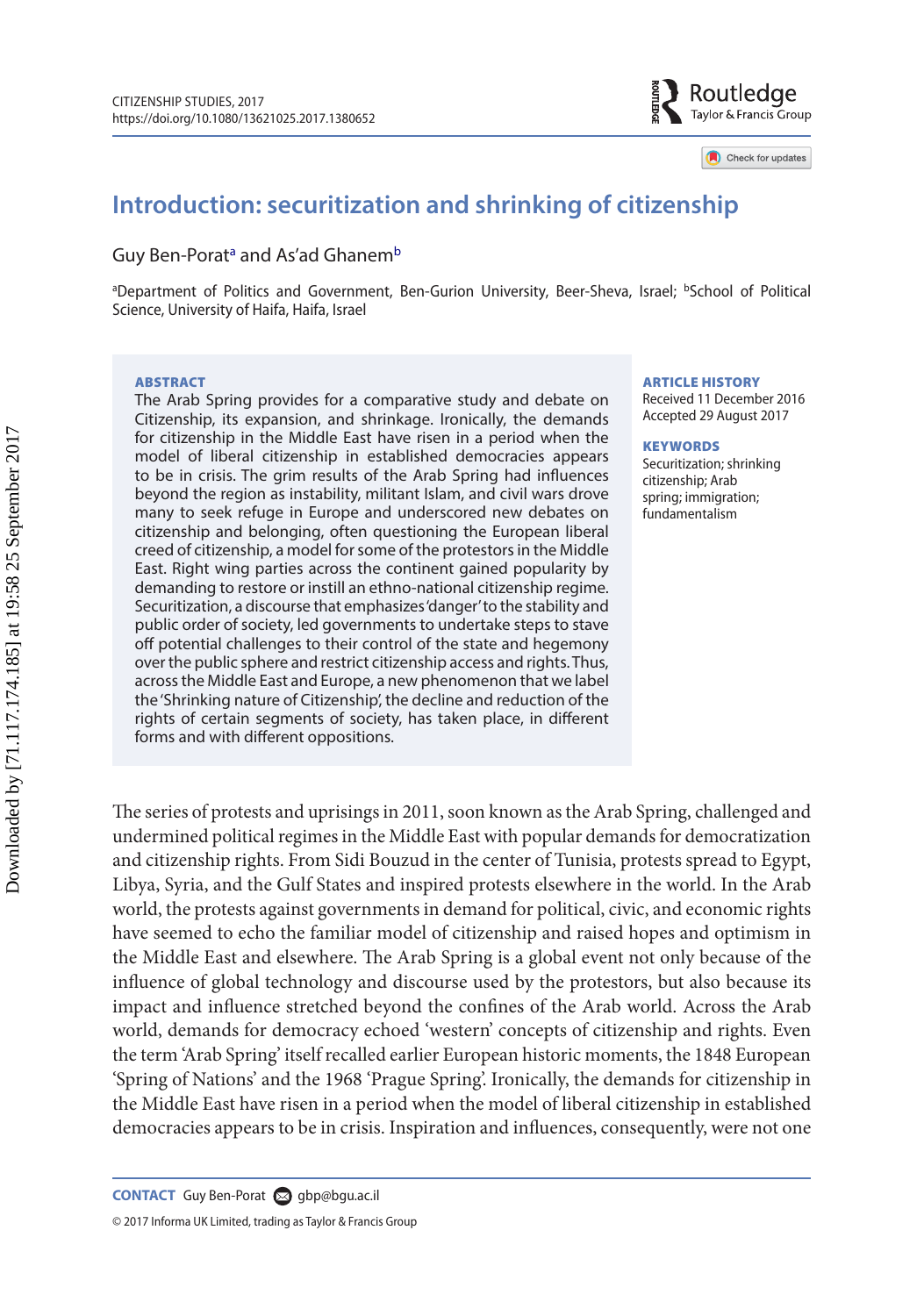## 2  $\left(\frac{1}{2}\right)$  G. BEN-PORAT AND A. GHANEM

sided. Citizens in Europe and the United States who were protesting against their government's policies in demand for social justice and equality were quick to identify with the young people in the Middle East who took to the streets, often risking their lives, demanding a change of the regime. Demonstrators in Tel-Aviv who occupied a main street for several weeks, to take one example, referred directly to Tahrir square in Egypt as an inspiration.

Did the Arab Spring bring with it a renewed and expanded citizenship? In the Middle East, with few exceptions, the expectations of the citizens who took to the streets have not materialized. Some of the old regimes survived the challenges by force or by offering small changes and the new regimes offered little change in citizenship rights. The grim results of the Arab Spring had influences beyond the region as instability, militant Islam, and civil wars drove many to seek refuge in Europe and underscored new debates on citizenship and belonging, often questioning the European liberal creed of citizenship, a model for some of the protestors in the Middle East. Right wing parties across the continent gained popularity by demanding to restore or instill an ethno-national citizenship regime. Thus, across the Middle East and Europe, a new phenomenon that we label the 'Shrinking nature of Citizenship' seems to take place.

Shrinking refers to the decline and reduction of the right of certain segments of society subsequent to intentional and pre-planned actions by the state. As a rule, this phenomenon follows either an imagined or actual sense of 'danger' to the stability and public order of society. As a result of processes such as the empowerment of anti-democratic or anti-establishment actors, the growth of fundamentalist religious movements, waves of immigrants, demands raised by minorities, the erosion of the welfare state, economic crises, and other related developments, some governments have undertaken steps to stave off potential challenges to their control of the state and hegemony over the public sphere. Others, especially in Europe faced new and often contradictory demands in face of rising immigration, the potential for more massive immigration, and a securitization discourse.

The Arab Spring provides for a comparative study and debate on Citizenship, its expansion, and shrinkage. Specifically, we are interested in how changing security debates and concerns following the 'Arab Spring' implicated citizenship regimes and debates of citizen's duties, obligations, and rights, as well as questions of inclusion and exclusion pertinent to citizenship. 'Shrinking citizenship' is presented and discussed in this volume in practices of restrictions of political participation, discriminatory policies targeting specific political groups and activists, anti-democratic laws, the expansion of anti-democratic political culture, changes in regulations toward asylum seekers, and a gradual retreat from free movement across Europe and the Middle East due to security situations and terror events.

## **Citizenship and democracy**

<span id="page-2-0"></span>Citizenship is the most important foundation upon which the modern state guarantees the egalitarian status and rights of individuals within its territory. These include equality before the law, protection against the tyranny of the state and/or the majority, as well as a range of civil, political, and economic rights such as participating in general and local elections, the right to hold political office, and the right of self-autonomy (Held [1990\)](#page-10-0). In the context of majority–minority relations, citizenship ensures equality and balance between individuals and collectives, serves as the main component for engendering common bonds to the state, and functions as a basic mechanism that underpins the stability of the political system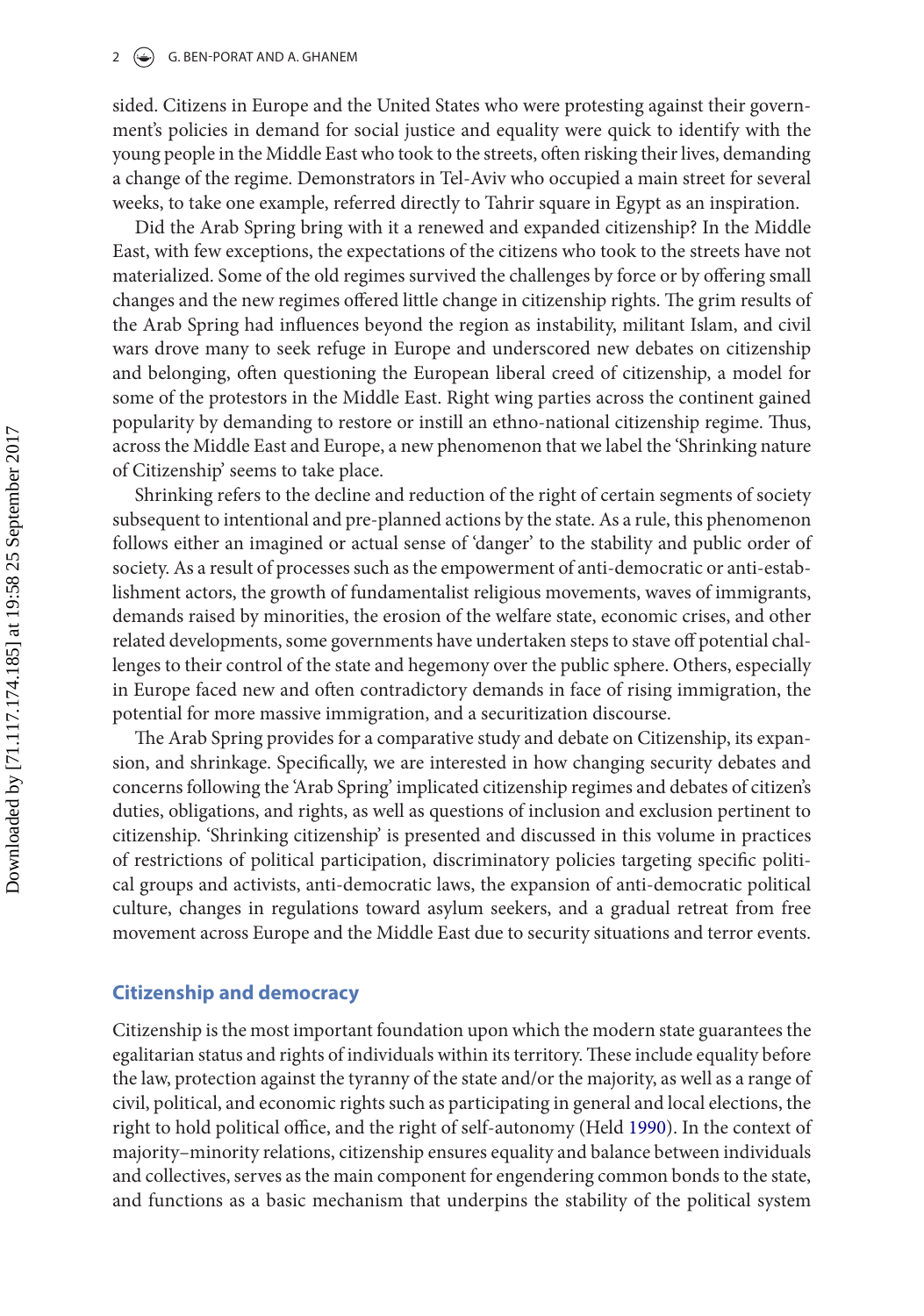<span id="page-3-6"></span><span id="page-3-4"></span>(Lijphart [1984;](#page-10-1) Kymlicka [1995\)](#page-10-2). The extant literature typically stresses the linear nature of citizenship and the expansion of citizen empowerment and rights. Since its inception in England in the thirteenth century and development throughout continental Europe, North America, Eastern Europe, South America, and the rest of the world, citizenship has gradually acquired a more important status, despite a long and tumultuous history of expansion and growth. In addition, the literature on citizenship refers to both the concept and status of the citizen as a 'closed box' situation, with a clear set of rights and duties alongside a very limited and restricted number of exceptional circumstances that allow exclusions and limitations.

<span id="page-3-8"></span><span id="page-3-5"></span><span id="page-3-3"></span><span id="page-3-0"></span>The scholarly literature overwhelmingly considers equal citizenship as one of the most basic principles of a democratic state (Kymlicka and Norman [1994;](#page-10-3) Axtmann [1996;](#page-10-4) Collier and Levitski [1997](#page-10-5)). Citizenship is a 'set of practices (juridical, political, economic and cultural) which define a person as a competent member of society, and which as a consequence shape the flow of resources to persons and social groups' (Turner [1993](#page-11-0), 2). Differently stated, it is the right to have rights, whose scope and content are negotiated or fought over, between the sovereign state and those who reside within its boundaries. As such, it is a process of social inclusion that provides members of a political community with social status, social rights, and the right to take part in collective decision-making (Ben-Porat and Turner [2011](#page-10-6)). Citizenship, however, is often a contested ground for individual and group rights, inclusion and exclusion, and the very definition of the political community.

<span id="page-3-2"></span><span id="page-3-1"></span>Because different practices underscore the dynamic social construction of citizenship, a unitary theory of citizenship seems inappropriate (Turner [1993](#page-11-0), 11). The growth of citizenship in the West – from the city state to the nation state and the expansion of rights to different groups – seemed to suggest, however, for a while at least, that the nation state and citizenship became global norms (Castles [2005\)](#page-10-7) and the European citizenship was a model for other states. Thus, while citizenship is a modern and Western idea difficult to dissociate from the development of urban civil society, many societies outside the West, as a result of conquest or modernization, adopted the ideas and concepts of civil society and citizenship (Turner [1993,](#page-11-0) vii). At the same time, however, this expansion of citizenship offered new trajectories and different sets of rights and duties.

<span id="page-3-9"></span><span id="page-3-7"></span>In Marshal's classic theory (1950), citizenship evolves and expands in a uniform and linear manner as rights accumulate and democracy develops. The linear expansion of citizenship from civil to political rights and from there to social rights, and the extension of its scope to more individuals and to new domains of rights universalizes citizenship and turns into a model for states and societies across the world. The unitary concept of citizenship and the ascribed linear development were challenged both by contradictions within states and hierarchies of citizenship and by global changes. Marshall's categories of citizenship – civil, political, and social – have largely focused on class divisions and ignored both religion and ethnicity, markers of identity that became central to societies transformed by globalization (Ben-Porat and Turner [2011](#page-10-6)). Also, contrary to Marshal's scheme of citizenship, evolving from civil to political and social, the development of citizenship rights has often been cumulative and uneven (Pakulski [1997\)](#page-10-8), providing different sets of demands and rights to different groups. Citizenship, resting on a common or imagined solidarity (Turner [2001](#page-11-1)), was/is at the same time a process of exclusions and hierarchies. Consequently, gaps can be detected between the discourse of citizenship, often expanding, and its practices that for different reasons may move in opposite directions and face different demands.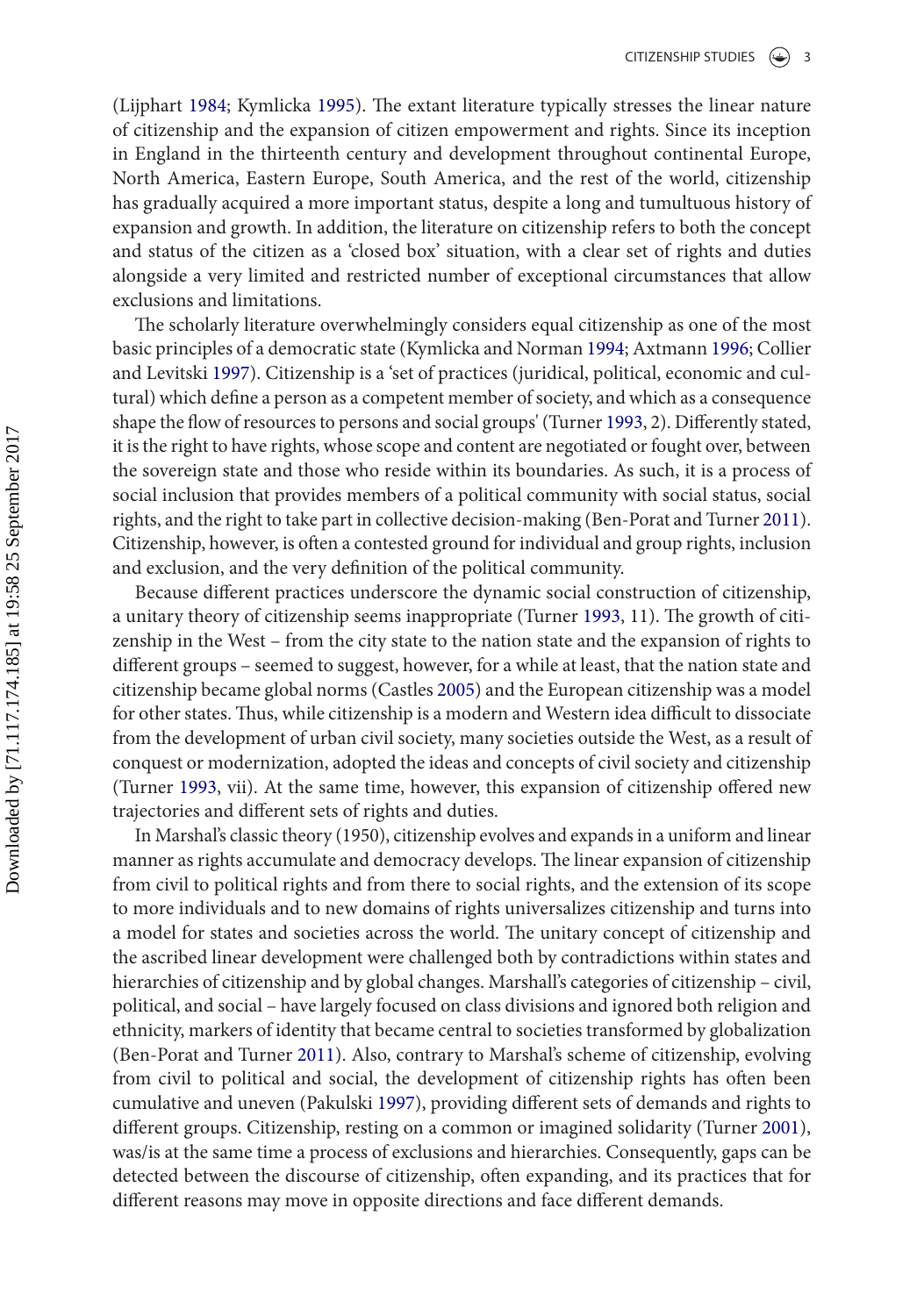## 4 **G. BEN-PORAT AND A. GHANEM**

<span id="page-4-1"></span>Contrary to the description of citizenship as linear and uniform, it often involves hierarchies and divisions and, as a result, is challenged either by demands for rights and entitlements or by changes that undermine notions of common or imagined solidarity (Turner [2001](#page-11-1)). These demands can open up citizenship for more rights and inclusions and a change of citizenship regimes. But, opposite developments are also possible, frustrating minorities or immigrants expecting inclusion and equality. Thus, exclusions can be re-inscribed when the state is challenged by internal conflicts or external pressures (Marx [2002\)](#page-10-9), and, similarly, political rights can be limited for the sake of stability and security as witnessed in recent years. As Turner explains, 'Who gets citizenship clearly indicates the prevailing formal criteria of inclusion/exclusion within a political community, and how these resources – following citizenship membership – are allocated and administered largely determines the economic fate of individuals and families' ([2000,](#page-11-2) 38).

<span id="page-4-3"></span>Citizenship, in other words can both expand and shrink, and citizenship rights can be unequally divided between individuals and groups. Globalization raises new questions of identity and belonging, and the meaning of citizenship. In 2004, a special issue of *Citizenship Studies* has poignantly asked 'what is left of citizenship?', delineating a 'citizenship gap' of rights and benefits of citizens across the globe. The historical description of linear expansion, in scope and content, was replaced with concerns that the trend has reversed. Erosion of citizenship, among other things, is a response to globalization that undermined the welfare state, transformed national cultures, increased the mobility of people across national boundaries, and changed the meaning of national space, overall creating a hierarchy of citizenship, within and between states (Castles [2005](#page-10-7)). Globalization, as commonly argued, reduces the historic sovereignty of nation states and undermines the significance of domestic politics and citizenship. Reality, however, is more complex and while globalization presents new challenges to states, it also encourages domestic political debates and at times strengthens 'local' identities.

<span id="page-4-2"></span>The crisis, real or perceived, of the nation and the state influences the way citizenship is debated and enacted. In times of crisis, the linear or accumulative nature of citizenship may change in scope and content. Citizenship rights might become constricted, limited, or securitized, and, more importantly, forego their universal structure, introducing new hierarchies and exclusions. Globalization brought with it growing insecurity and security practices that strayed away from liberal ideas of equality and freedom. The securitization of citizenship and its reshaping as 'identity management' (Muller [2004](#page-10-10)), that began in the wake of September 11th, has taken new turns since. Thus, 'In the ensuing climate of fear, states can flex their muscles with greater impunity, constricting citizenship practices by using national security as a justification' (Dobrowolsky [2007](#page-10-11)). The use of discourses and images of threat and insecurity in the politics of citizenship and immigration policies, and new technologies of governance introduced by democratic states, such as biometric technologies to manage citizenship (Muller [2004](#page-10-10)) demonstrate the securitization of citizenship. Yet, for different countries and regions, the concept of citizenship, and its securitization, received different shapes and forms, and involved different debates and political processes.

## <span id="page-4-0"></span>**Citizenship and democracy in the Arab world**

The series of events titled 'The Arab Spring' reflect political, social, and cultural developments that have been occurring throughout the world for several decades. During these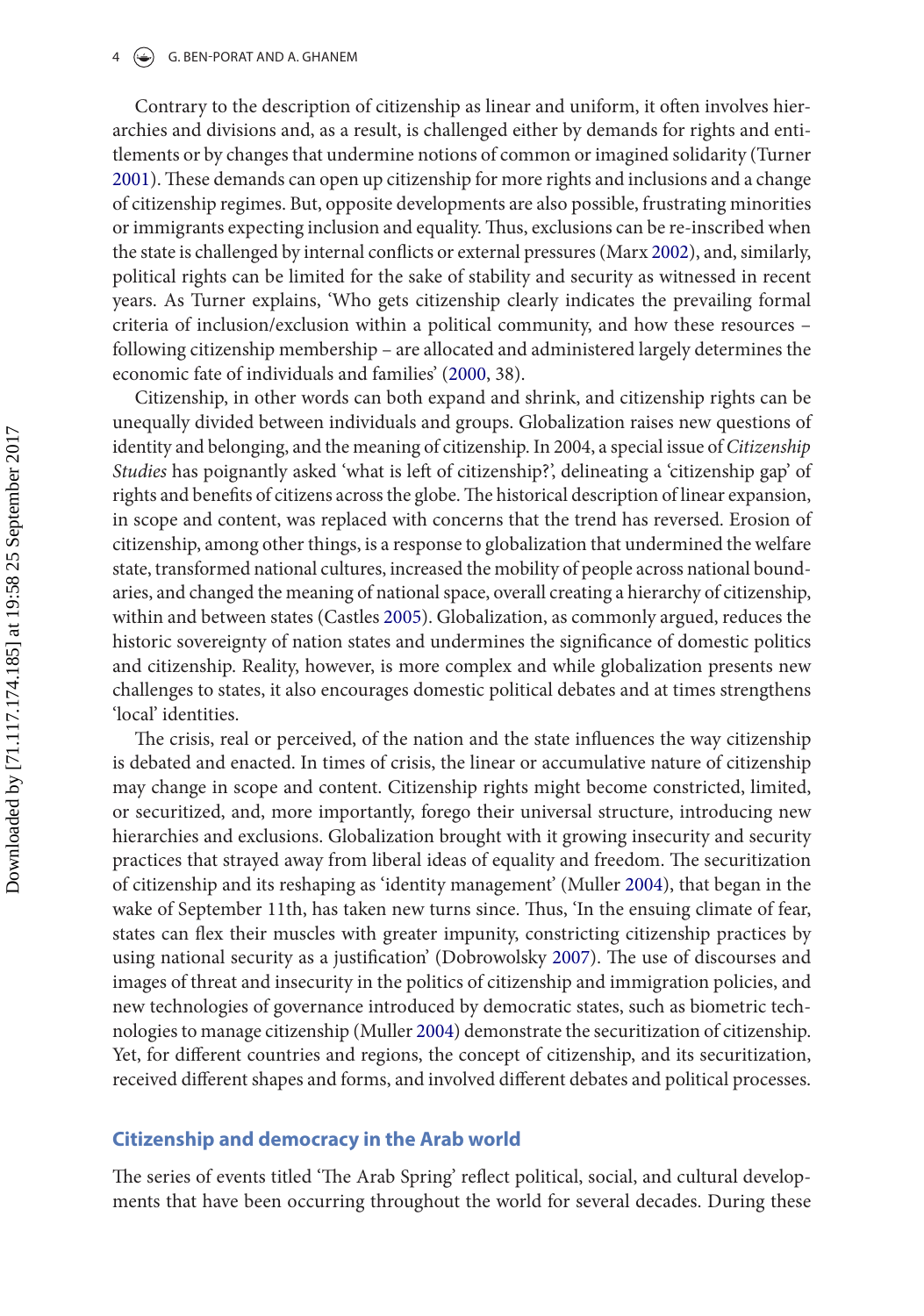decades, basic contradictions between democratic and anti-democratic have come to the fore in many Arab states amidst regime formations and change. The Arab world is unique, however, in that 'democratic incentives' and concomitant changes in various domains existed simultaneously with gradually intensifying anti-democratic regime responses that have the effect of immobilizing or freezing the political structure of the regimes. As many regimes initiated an Arab version of 'hybrid democracy', the gradual democratization process raised hope among the public and some of the elites that an age of democracy and equal citizenship was imminent.

Hybrid democracy consisted of ambiguous systems that combine rhetorical acceptance of democracy, the existence of some formal democratic institutions, and respect for a limited sphere of civil and political liberties with essentially illiberal, or even authoritarian traits. In Arab states such as Tunisia, Egypt, Yemen, Kuwait, Jordan, Algeria, Sudan, Morocco, and Qatar, for example, democratization processes have been used to control the system, rather than to authentically reform or replace the authoritarian regime. The relative movement toward democratic procedures, an open market, and open and free media, in addition to rapidly increasing Internet connections and growing numbers of young Arabs who have graduated from Western universities and colleges led to the intensification of the contradictions within Arab states/regimes. As a result, increasing dissatisfaction with authoritarianism and its manifestation in the public sphere enforced a growing desire to change the regimes and replace them with more democratic ones. The heightened expectations that followed initial steps toward democratization turned to waves of unrest and deterioration of public trust in the state, unrest and distrust that ultimately spawned the so-called spring of the Arab Peoples.

Historically, citizenship in the Arab world can be traced to the first wave of constitutionalism in the late nineteenth and early twentieth centuries. The constitutional experiment in different Arab countries included the adoption of political concepts and their adaptation to Arabic, including citizenship. Consequently, the Arabic *ra'iyyah*, a word that captures the notion of a subject (also a herd, flock), was replaced by the more abstract ra'iyyah, expressing the notion of citizenship, which became synonymous with a new term, that of *muwatin*, i.e. a person connected to a *watan*, a nationhood (Challand 2013, 4). In practice, citizenship rights, civic and political, lagged behind, but the non-democratic regimes granted some social rights in order to gain legitimacy. Popular support of regimes has often relied on state intervention in the economy that provided subsidies and employment, social rights substituting for civil and political rights (Durac and Cavatorta [2015,](#page-10-12) 22).

<span id="page-5-0"></span>A robust democracy, as often argued, requires an expanding middle class with a commitment to liberal tolerance, a viable media, voluntary associations, and a universal notion of citizenship (Turner [2000\)](#page-11-2). The lack of most conditions and especially the reluctance of the Arab regimes to provide citizenship rights and democratize defied scholars' expectations for change as the regimes proved stable. Consequently, studies of Middle East politics gradually moved from a 'transition paradigm' that examined the shifts toward and away from democracy and expected change, to a paradigm of 'authoritarian persistence' that attempted to explain the region's resistance to democratic changes. The persistence of democracy was classified in many researches and books as the 'Arab Exceptionalism' that argues that Arabs are not capable to develop toward democracy due to basic social and cultural characteristics, and that the move toward democracy and equal citizenship is unlikely. Whether exceptionalism was right or not, regimes described as revolutionary (in Syria or Iraq, for example)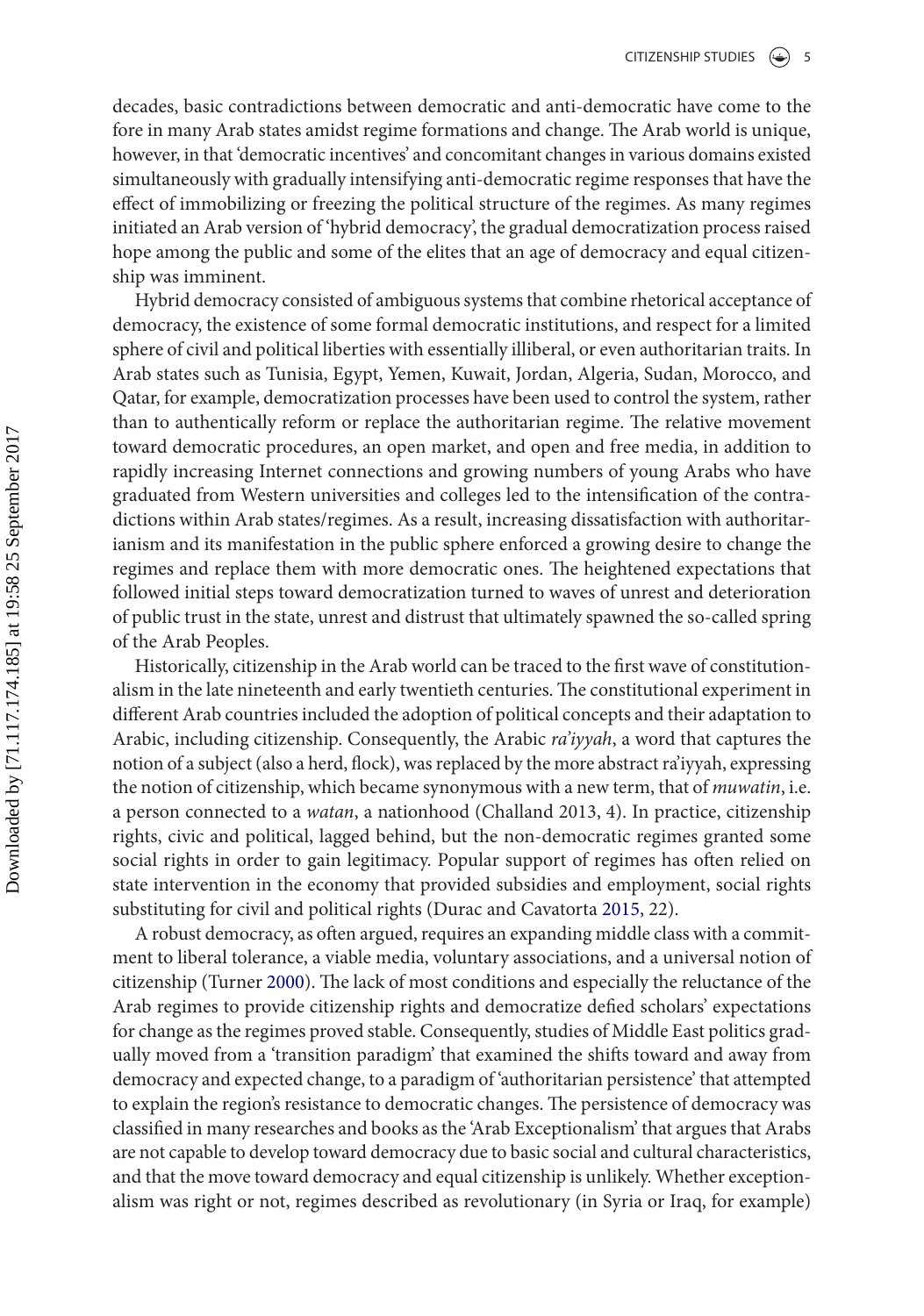### 6 G. BEN-PORAT AND A. GHANEM

<span id="page-6-0"></span>failed to meet expectations of facilitating broad public participation and degenerated into personal dictatorships or bureaucratic authoritarianism (Butenschon [2000](#page-10-13), 10).

The Arab Spring defied again, even if momentarily, the common ideas about the Middle East's exceptionalism. The young people who took to the streets in Tunisia, Egypt, and other countries of the region challenged the 'authoritarian persistence' and the 'Arab exceptionalism' paradigms, suggesting that active citizenship and democracy might be possible. Thus, if the Arab countries were considered the last battalion against democracy and democratization, the popular uprisings re-appropriated 'by subjects of despotic regimes, who sought to reconfigure themselves as political activists' (Levy [2014\)](#page-10-14). This 'activated citizenship' that emerged in different countries did not take part through the formal and institutionalized civil society. Rather, it was individual actions and non-formal mobilization, 'outside the expected parameters of civil activism' triggered by events (Cavatorta [2012](#page-10-15)).

<span id="page-6-2"></span>The Arab Spring was about political pluralism, accountability, socio-economic rights, and the end to arbitrary rule and corruption (Durac and Cavatorta [2015\)](#page-10-12). For some enthusiastic interpreters, the Arab Spring and the demands, 'the people want the fall of the regime', have made obsolete the West vs. Islam binaries as the Arab world no longer needs to compare itself to the West (Challand 2013). Olivier Roy argued that the Arab Spring has signaled the beginning of a process in which democratization is rooted in Arab societies, as a part of a wider process of individualization:

<span id="page-6-4"></span><span id="page-6-1"></span>The appeal of democracy is not a consequence of the export of the concept of Western democracy, as fancied by supporters of the U.S. military intervention in Iraq. It is the political consequence of social and cultural changes in Arab societies. [\(2012,](#page-11-3) 6, 8)

For the demonstrators, the neoliberal reforms that undermined the social contracts and the alienated and arbitrary political rule underscored their demands for civic, political, and social rights.

Citizenship seemed to have flourished in the uprisings when women, people of all age groups, the middle class, and liberal professionals demanded a new social contract and the end of the authoritarian regime. The new social contract demanded included not only civil and political rights that denied hitherto, but also social right that shrunk under the neoliberal reforms the regimes enacted. While Gulf countries were able to react to the unrest with economic inducement, alongside repressive measures (Durac and Cavatorta [2015,](#page-10-12) 18), other countries did not have the same means. Ordinary Arab citizens rose up against neoliberal reforms imposed by Western organizations like the IMF and the World Bank that led to an even more unequal distribution of wealth in their countries and impoverished the masses over the last two decades and eroded the social contract (Pace and Cavatorta [2012](#page-10-16)).

<span id="page-6-3"></span>Citizens in different Arab countries have made it clear that they wish to have governmental accountability and political and civil rights like their counterparts across the globe (Pace and Cavatorta [2012\)](#page-10-16). Once again the historical interaction between the seemingly 'successful and democratic' Europe and the 'authoritarian and failed' societies in the Middle East ushered social, cultural, and political ideas and practices that inspired masses in the Arab world and the Middle East, including Turkey and Iran. But these developments have also intensified the contradictions that impeded democratic citizenship, including: (a) modern vs. primordial and tribal states; (b) nationalism vs. internal religious and clan divisions; (c) free transnational media vs. state controlled media; (d) nation states vs. transnational ideologies: Islamic, Arab, or otherwise; (e) a liberal economy vs. a closed political space; (f) democratic procedures vs. pseudo democracies; and (g) democratization vs. authoritarianism.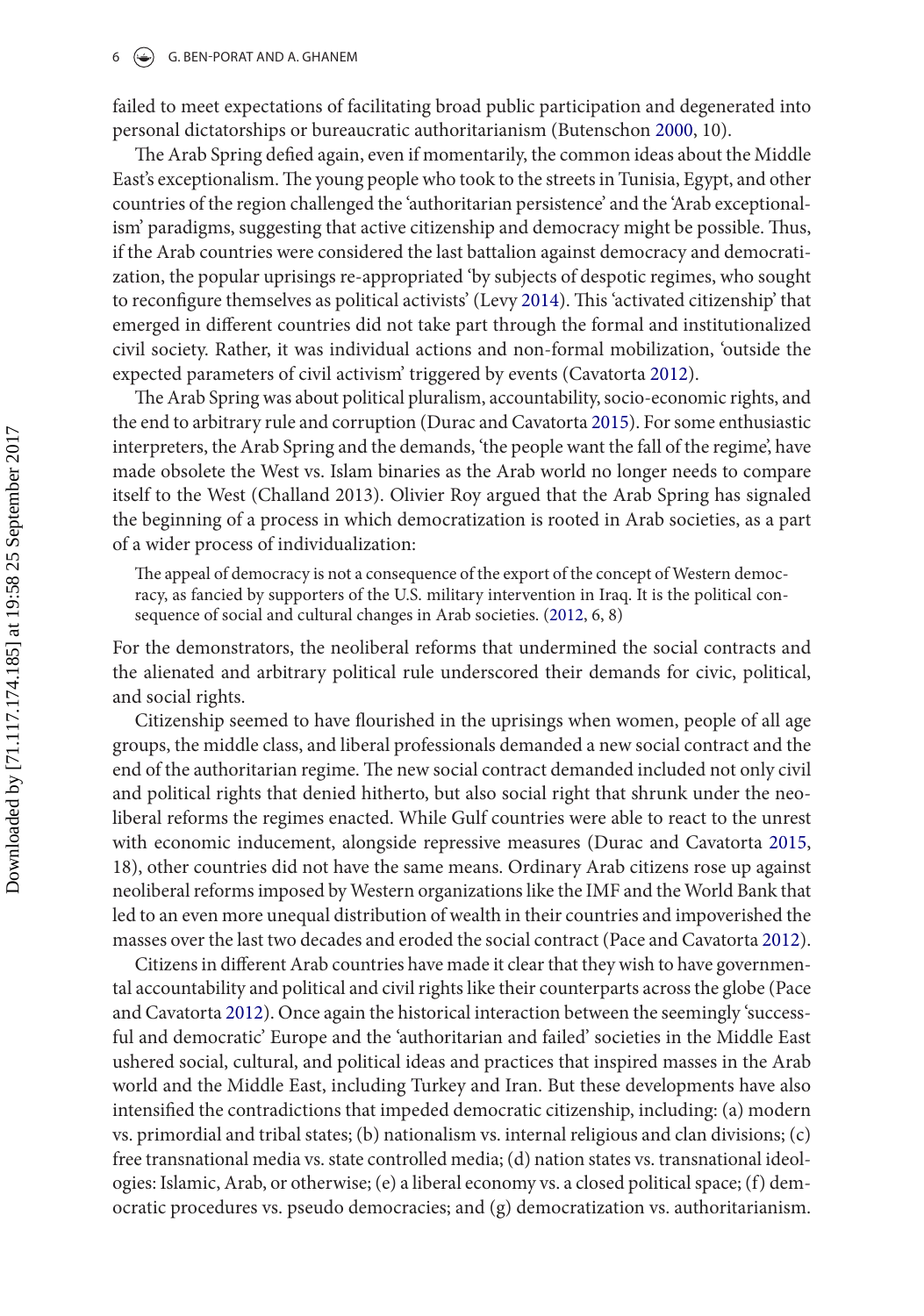At the eve of the Arab spring, it appeared that Arab societies can no longer contain these contradictions. Consequently, The Arab uprisings introduced a new political subjectivity and shared a common sociological novelty of the 'adherence of the people, *ash*-*sha'b*, to the notion of citizenship and the collective will to underwrite a new, more inclusive type of social contract' (Challand 2013, 2).

The aftermath of the Arab Spring, however, has ushered new skepticism about the potential of democracy and citizenship in the Middle East. The outcomes of the Arab Spring fell short of the expectations and hopes of its initiators and sympathetic observers. The threat to ruling regimes of the Middle East, on the one hand, and the rise of radical Islam, on the other hand, was a pretext for the curtailment of citizenship rights rather than their expansion. No less important, the collapse of regimes and the ensuing violence and chaos resulted in mass migration to Europe, and new pressure on citizenship regimes. Citizenship, as Turner notes, is a contradictory force that creates simultaneously an internal space of social rights and solidarity and an external, exclusionary force of non-membership ([2000,](#page-11-2) 33). The erosion of citizenship, however, has also been noted in Western countries both in regard to entitlements (Turner [2001](#page-11-1)) and, central to this issue, the ability to be inclusive and extend rights to newcomers. Thus, the European model itself is challenged by internal developments exacerbated by the migration from Middle East countries in crisis, posing new security dilemmas and raising questions of inclusion and the ability or will of European countries to accept refugees and confer citizenship status.

<span id="page-7-3"></span><span id="page-7-0"></span>In the wake of the Arab Spring and part of its consequences, citizenship not only shrank but also 'securitized', legitimating its constriction. Securitization theory, as developed by the Copenhagen School, understands security to be a social construct so that any issue can be 'securitized' or made into a 'security issue', 'if it can be intensified to the point where it is presented and accepted as an existential threat' (Williams [2003](#page-11-4), 516). Another important contribution of securitization theory is highlighting the assimilation of internal and external security or the 'securitization of the inside' (Bigo [2000](#page-10-17)). Acts of security seek to provide protection from danger, freedom from doubt, and relief of anxiety. At the same time, however, such acts encourage fear, foster apprehension, and feed off of nervousness in the population (Nyers [2004\)](#page-10-18). Securitization, therefore, can construct specific groups of migrants as 'threatening' national identity, state sovereignty, and/or social stability (Squire [2015](#page-11-5)). Not only migrants, also minorities within countries or political oppositions to existing orders can all become securitized questioning democratic citizenship. Thus, minorities can suffer unfair treatment when their states feel insecure and fearful of neighboring enemies.

<span id="page-7-2"></span><span id="page-7-1"></span>In this issue, we examine the securitization of citizenship in three European and two Middle Eastern democratic regimes in the wake of the Arab Spring. In his study of Turkey, Aviad Rubin explores the impact of securitization on the ability of Turkish citizens to exercise civil and political rights associated with citizenship. The shadow of security has impacted civil and political citizenship rights in Turkey since the inception of the modern Turkish republic and intensified as a result of the regional turmoil in the Middle East. Turkish citizenship was reconstituted since 1982 by two contradictory yet related developments. First, the decline of Kemalist hegemony eased restrictions on the freedom of expression and association and allowed the rise of an Islamic counter-elite. Second, was the erosion of the institutional structure of the state and of liberal and secular values replaced by populist and conservative ideas that the AKP brought to the fore. The Arab Spring and the regional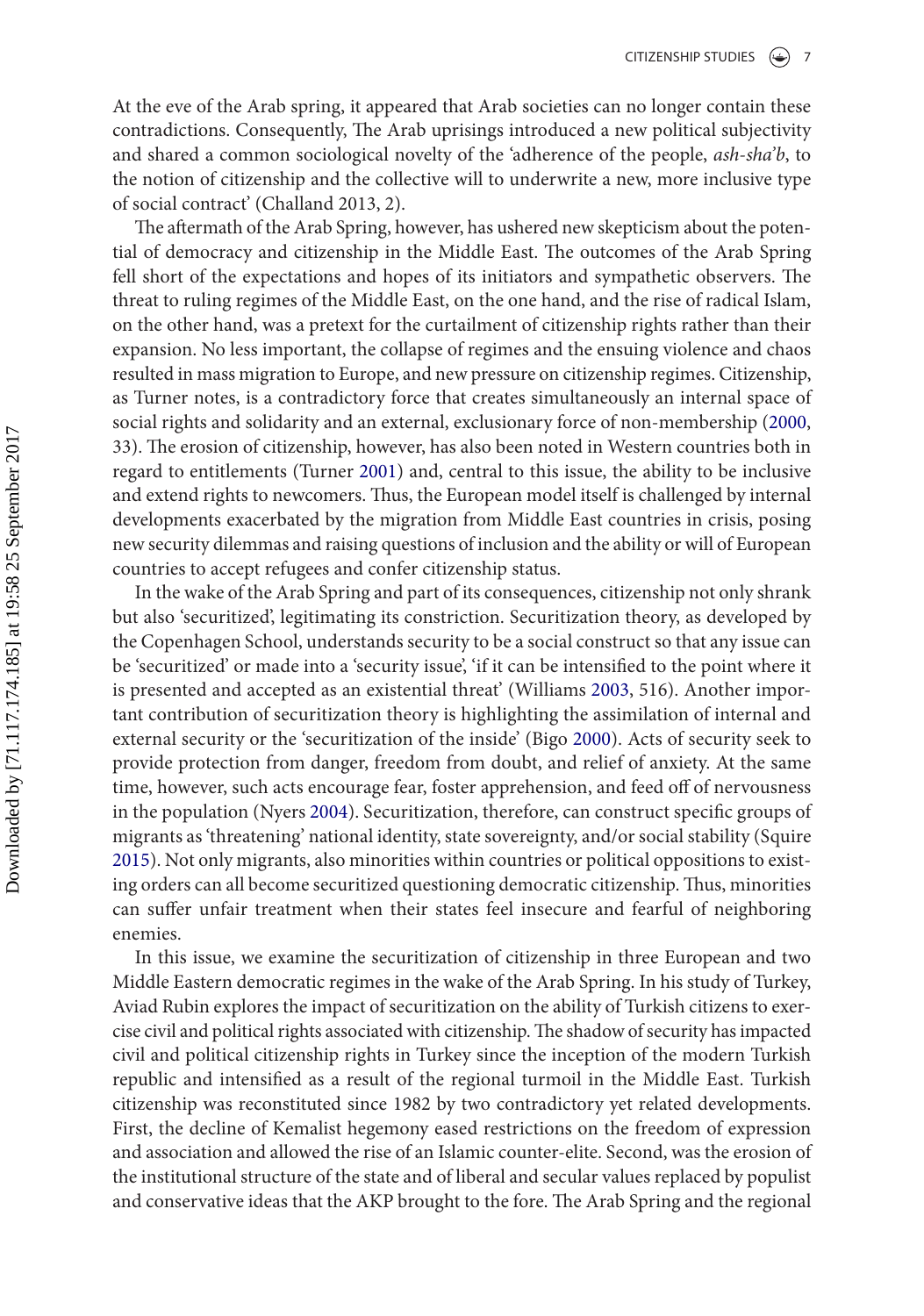## 8 **G. BEN-PORAT AND A. GHANEM**

instability ensued: the collapse of Syria, waves of immigrants crossing into Turkey Kurdish national demands, and the rise of ISIS which led to heightened security concerns, real and manipulated, and the constriction of citizenship rights. Political rights were curtailed by the imprisonment of journalists, prohibition of access to social media outlets, and repression of protests. Civil rights were limited by the intervention in individual preferences and lifestyles, such as the consumption of alcohol, procreation, and sexual preferences. Authoritarianism and the sidelining of pluralism and liberalism leaped after the failed coup attempt in July 2016 that prompted emergency laws which allow wide-ranging restriction on civil and political rights.

<span id="page-8-0"></span>Israel's description of a nonliberal democracy, 'ethnic democracy' or\and 'ethnocracy' is explained, among other things, by the status of Arab or Palestinian citizens in a Jewish state. Israel's efforts to consolidate its Jewish Character, argue Ghanem and Khatib, by and large prevent the possibility for equal status to Palestinian citizens. The dual commitment to the Jewish character of the state and to a democratic form of government has adverse consequences for Palestinian citizens limiting their ability to exercise their citizenship rights (Peled [1992\)](#page-11-6). The increasing efforts to consolidate the Jewish identity of the state, and the securitization discourse involved, resulted in further shrinking of the citizenship of Arabs in Israel and calls for measures and laws restricting their citizenship and rights. As the consolidation of the Jewish state, through legislation and policies, is framed as a security concern in face of a changing Middle East, the very demand of Arab citizens for equality, hereby rejecting the Jewish character of the state, turns their demands for equality into a threat to Israeli national security.

Securitization has impacted citizenship not only in nonliberal democracies like Turkey and Israel but also in Western democracies facing immigration from North Africa and the Middle East. The challenges that this migration brings about, to immigrants and receiving societies alike, are securitized so that migration and large groups of migrants are seen primarily, if not exclusively, as an urgent security threat. Consequently, political mobilization against the admission of migrants and refugees depicts newcomers as short- and long-term security threats to public order. In Germany, as Banai and Kreide illustrate, the ambivalence of human rights persists because they become instrumental to 'securitizing' migration and migrants. In the securitization discourse, immigrants posit an immediate threat of violence and a long-term threat to social peace and economic prosperity. This dual threat to external and internal boundaries excludes migrants from the egalitarian promise of citizenship. Consequently, a deep and longstanding ambivalence toward inclusion and equality in citizenship rights *and* human rights emerged as large number of refugees arrived at the gates of Europe.

Muslims in France, by their very presence, challenge common notions of citizenship and the idea of laicite, inseparable from citizenship. In her study of Muslim citizens in France, Barras demonstrates how laicite is referred to by politicians and policy-makers to delimit the place of Islam in the French Republic. Against growing security concerns, *Laïcité* has been mobilized in an effort to securitize French citizenship, ensuring that citizens perform the values of the Republic, while delimiting and protecting them from 'inauthentic' and 'threatening' ways of being. The more intensive and extensive use of laicite was coupled with a discourse of radicalization, projecting an image of French Muslims defined almost exclusively in terms of a fixed and rigid religious identity, which is constructed as incompatible with 'the Republic'. The fight against radicalism is constructed as being almost exclusively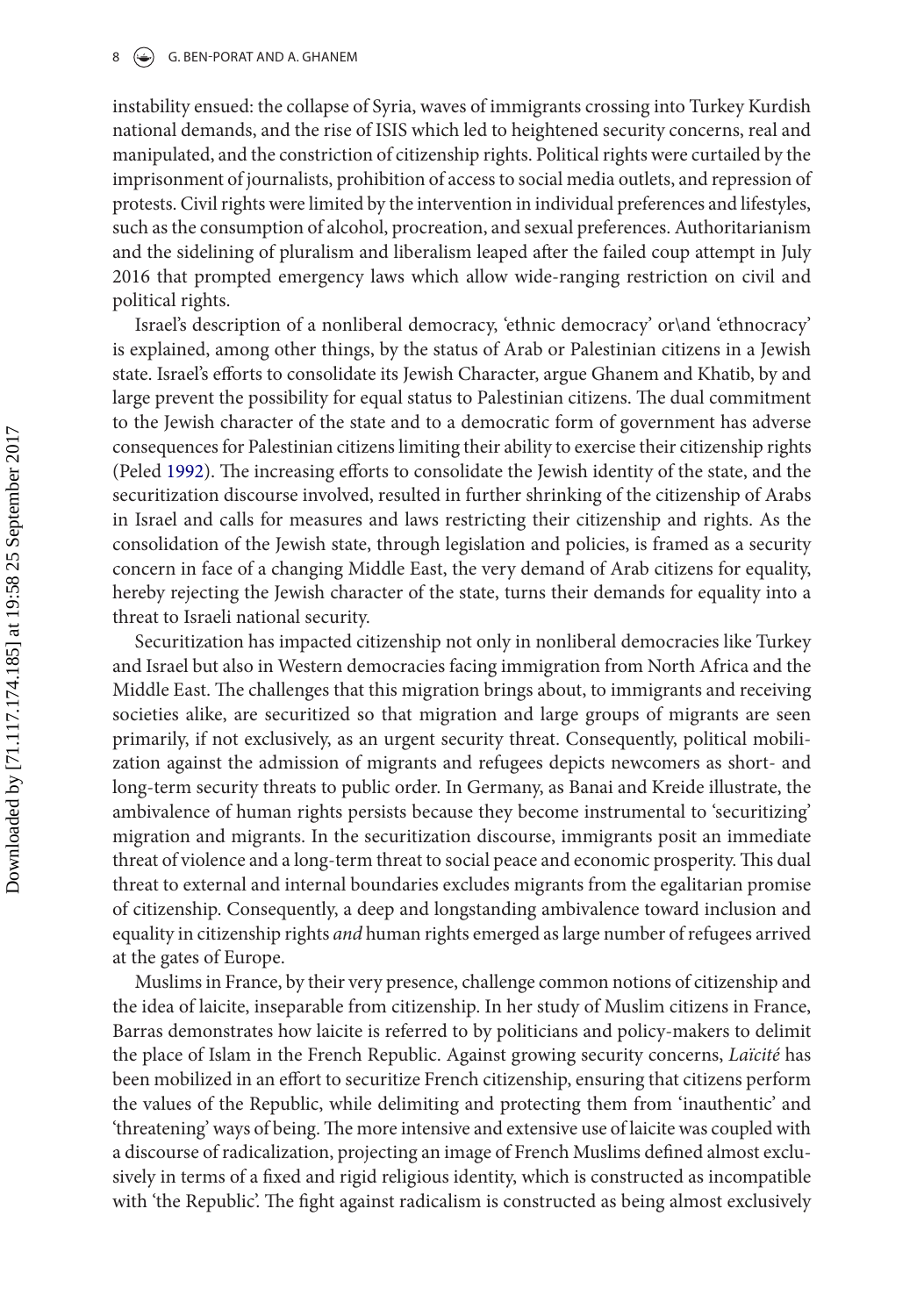one against Islam, implemented to locate, manage, and securitize a 'religious problem'. Muslim citizens, however, did not remain passive and took action as activist citizens in order to de-securitize citizenship.

Concerns with the seeming lack of common values underscore also the introduction of a duty on Schools and the Further Education (FE) institutions (sixth form colleges and independent training providers) in England and Wales to promote British values under the Counter-Terrorism and Security. McGhee and Zhang examine how the alleged retreat from multiculturalism in the UK has been expressed in terms of a change from the 'live and let live' of liberalism associated most recently with state-level multiculturalism to a more 'muscular liberalism' instituted in schools and politicizing British values. Muscular liberalism is a reconstructive citizenship intervention designed not just to reproduce a political order, but to remedy a perceived significant failure in the political system, namely the alleged failure of Education systems to produce liberal British Citizens. The concern that certain 'communities', especially Muslim, were self-segregating and living 'parallel lives' has led to 'securitized requirements' to promote 'fundamental British values' to safeguard children and young people from radicalization and extremism. While government securitization attempts could have alienated communities, eventually, McGhee and Zhang argue, schools and colleges have used discretion and ameliorated the policies. As such, they were able to filter out some of the 'muscularity' imposed from above and find more subtle ways for introducing a reflexive, open-minded, and tolerant variety of British citizenship.

<span id="page-9-2"></span>In conclusion, the changing conceptions and practices of citizenship described in the different articles of this volume demonstrate that regardless of its globalization and universal modes of membership (Urry [1999](#page-11-7)), citizenship remains strongly connected to states and state policies. Security threats, real and imagined, and a securitization discourse enable states to constrain citizenship rights (Turkey) or minority rights (Israel), to limit the entry of refugees and migrants, to label migrants as security threat, and to withdraw from liberal values of tolerance. Similarly, securitization demonstrates that despite the erosion of citizenship through the transformation of work, war, and parenthood (Turner [2001\)](#page-11-1), citizenship can still expand and constrict, implicating hierarchies and exclusions. The fact that citizenship is about security and often through bounded communities makes belonging valuable allows communities to restrict entries and place demands upon those who belong and even more so on those who want to belong.

<span id="page-9-1"></span>Citizenship can be securitized but also de-securitized, as it shifts into 'normal politics' (Roe [2004\)](#page-11-8) and questions of citizenship are considered at face value or vis-à-vis moral ethics extended to other groups hitherto excluded or marginalized. But the very nature of collective identities creates propitious conditions for societal security dilemmas (Ibid). Securitization of citizenship in the wake of the Arab Spring affected not only Middle Eastern countries but also European countries, fed by and exacerbating existing fears and concerns leading to the shrinkage of citizenship. The politicization of Islam in the West, as Cesari [\(2009\)](#page-10-19) argues, cannot be disconnected from religious contexts of Muslims in the Muslim world.

<span id="page-9-0"></span>Obviously, as the different cases demonstrate, shrinking of citizenship can be part of a non-democratic regime change (Turkey), against a national minority (Israel) or against Muslim immigrants, and perceived to be a threat to national identity and culture, and potentially radicalizing. The entrenchment of security concerns in citizenship debates provides a challenge for those who aspire for a more egalitarian and exclusive citizenship. The struggles of French Muslims to express their identity, demands of Arab citizens for equality, Turkish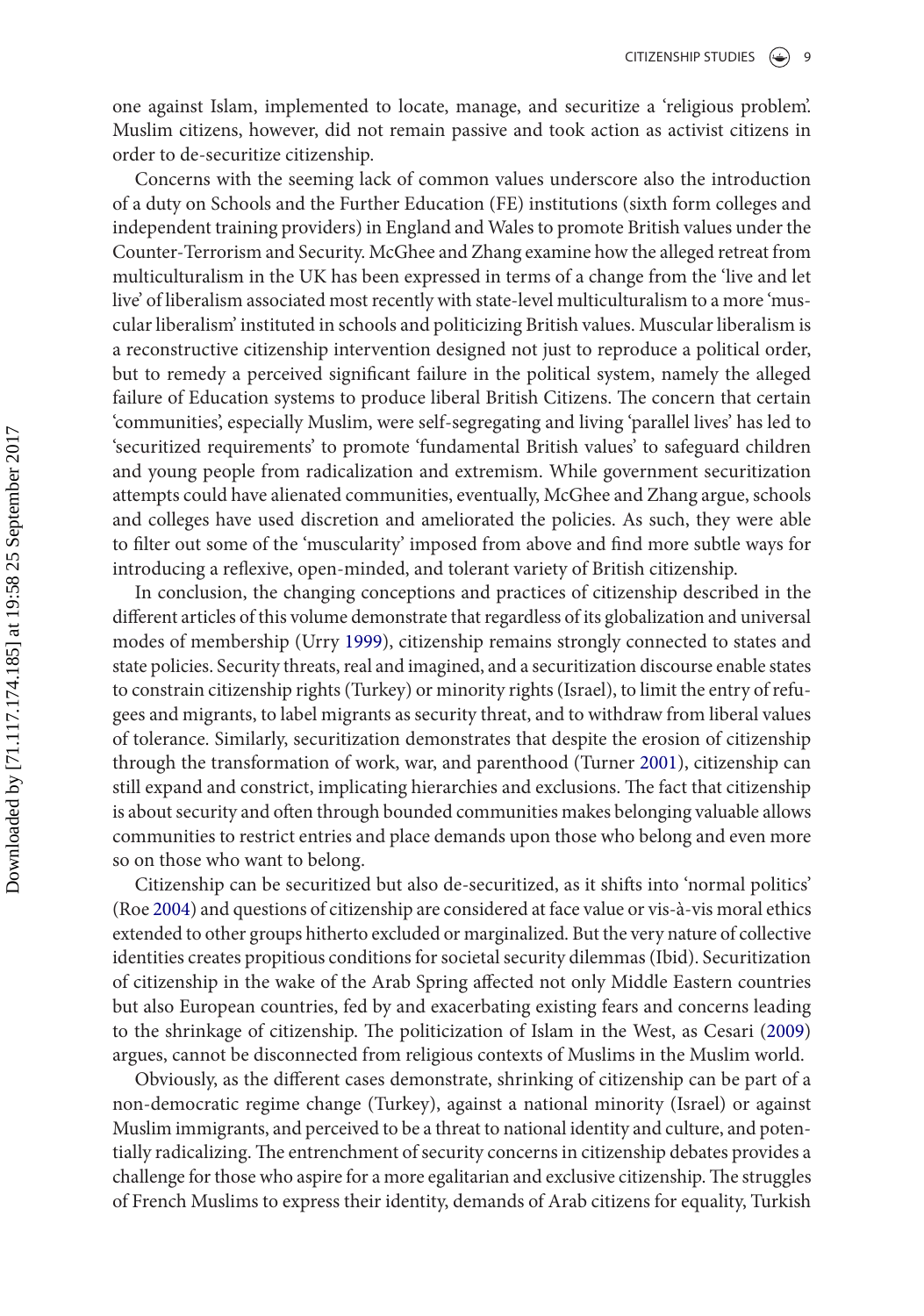opposition, initiatives of British educators to ameliorate muscular citizenship, and German governments' decision to allow immigrants in, in spite of opposition, are all examples of de-securitizing citizenship.

## **Disclosure statement**

No potential conflict of interest was reported by the authors.

## **References**

- <span id="page-10-4"></span>Axtmann, Ronald. [1996](#page-3-0). *Liberal Democracy into the Twenty-First Century: Globalization, Integration, and the Nation-State*. Manchester: Manchester University Press.
- <span id="page-10-6"></span>Ben-Porat, Guy, and Bryan Turner. [2011.](#page-3-1) "Introduction: Contemporary Dilemmas of Israeli Citizenship." In *The Contradictions of Israeli Citizenship*, edited by Guy Ben-Porat and Bryan Turner, 1–12. London: Routledge.
- <span id="page-10-17"></span>Bigo, D. [2000](#page-7-0). "When Two Become One: Internal and External Securitizations in Europe." In *International Relations Theory and the Politics of European Integration: Power, Security and Community*, edited by M. Kelstrup and M. Williams, 171–205. London: Routledge.
- <span id="page-10-13"></span>Butenschon, Nils A. [2000](#page-6-0). "State Power and Citizenship in the Middle East." In *Citizenship and the State in the Middle East*, edited by N. A. Butenschon, U. Davis, and M. Hassassian, 28–49. Syracuse, NY: Syracuse University Press.
- <span id="page-10-7"></span>Castles, Stephen. [2005.](#page-3-2) "Nation and Empire: Hierarchies of Citizenship in the New Global Order." *International Politics* 42: 203–224.
- <span id="page-10-15"></span>Cavatorta, Francesco. [2012.](#page-6-1) *The Arab Spring: The Awakening of Civil Society*. [http://www.iemed.org/](http://www.iemed.org/observatori-es/arees-danalisi/arxius-adjunts/anuari/med.2012/Cavatorta_en.pdf) [observatori-es/arees-danalisi/arxius-adjunts/anuari/med.2012/Cavatorta\\_en.pdf.](http://www.iemed.org/observatori-es/arees-danalisi/arxius-adjunts/anuari/med.2012/Cavatorta_en.pdf)
- <span id="page-10-19"></span>Cesari, J. [2009.](#page-9-0) *The Securitisation of Islam in Europe*. Vol. 15. Brussels: CEPS.
- Benoît Challand. 2013. Citizenship against the Grain: Locating the Spirit of the Arab Uprisings in Times of Counterrevolution. *Constellations* 20 (2): 169–187.
- <span id="page-10-5"></span>Collier, D., and S. Levitski. [1997.](#page-3-3) "Democracy with Adjectives: Conceptual Innovation in Comparative Research." *World Politics* 49 (03): 430–451.
- <span id="page-10-11"></span>Dobrowolsky, Alexandra. [2007.](#page-4-0) "(In)Security and Citizenship: Security, Im/Migration and Shrinking Citizenship Regimes." *Theoretical Inquiries in Law* 8 (2): 629–662.
- <span id="page-10-12"></span>Durac, Vincent, and Francesco Cavatorta. [2015.](#page-5-0) *Politics and Governance in the Middle East*. London: Palgrave.
- <span id="page-10-0"></span>Held, D. [1990](#page-2-0). "The Decline of the Nation State." In *New times: The Changing Face of Politics in the 1990s*, edited by S. Hall and M. Jacques, 191–204. London: Lawrence and Wishart.
- <span id="page-10-2"></span>Kymlicka, W. [1995](#page-3-4). *Multicultural Citizenship: A Liberal Theory of Minority Rights*. Oxford: Clarendon Press.
- <span id="page-10-3"></span>Kymlicka, Will, and Wayne Norman. [1994](#page-3-5). "Return of the Citizen: A Survey of Recent Work on Citizenship Theory." *Ethics* 104: 352–381.
- <span id="page-10-14"></span>Levy, G. [2014](#page-6-2). "Contested Citizenship of the Arab Spring and beyond." In *The Routledge Handbook of Global Citizenship Studies*, edited by Engin F. Isin and Peter Nyers, 23–37. London: Routledge.
- <span id="page-10-1"></span>Lijphart, A. [1984](#page-3-6). *Democracies: Patterns of Majoritarian and Consensus Government in Twenty-one Countries*. New Haven, CT: Yale University Press.
- Marshall, T.H. 1950. Citizenship and social class (Vol. 11, pp. 28–29). Cambridge.
- <span id="page-10-9"></span>Marx, Anthony. [2002.](#page-4-1) "The Nation-state and Its Exclusions." *Political Science Quarterly* 117 (1): 103–126.
- <span id="page-10-10"></span>Muller, Benjamin J. [2004.](#page-4-2) "(Dis)Qualified Bodies: Securitization, Citizenship and 'Identity Management'." *Citizenship Studies* 8 (3): 279–294.
- <span id="page-10-18"></span>Nyers, P. [2004.](#page-7-1) "Introduction: What's left of Citizenship?" *Citizenship Studies* 8 (3): 203–215.
- <span id="page-10-16"></span>Pace, Michelle, and Francesco Cavatorta. [2012](#page-6-3). "The Arab Uprisings in Theoretical Perspective – An Introduction." *Mediterranean Politics* 17 (2): 125–138.
- <span id="page-10-8"></span>Pakulski, Jan. [1997](#page-3-7). "Cultural Citizenship." *Citizenship Studies* 1 (1): 73–86.